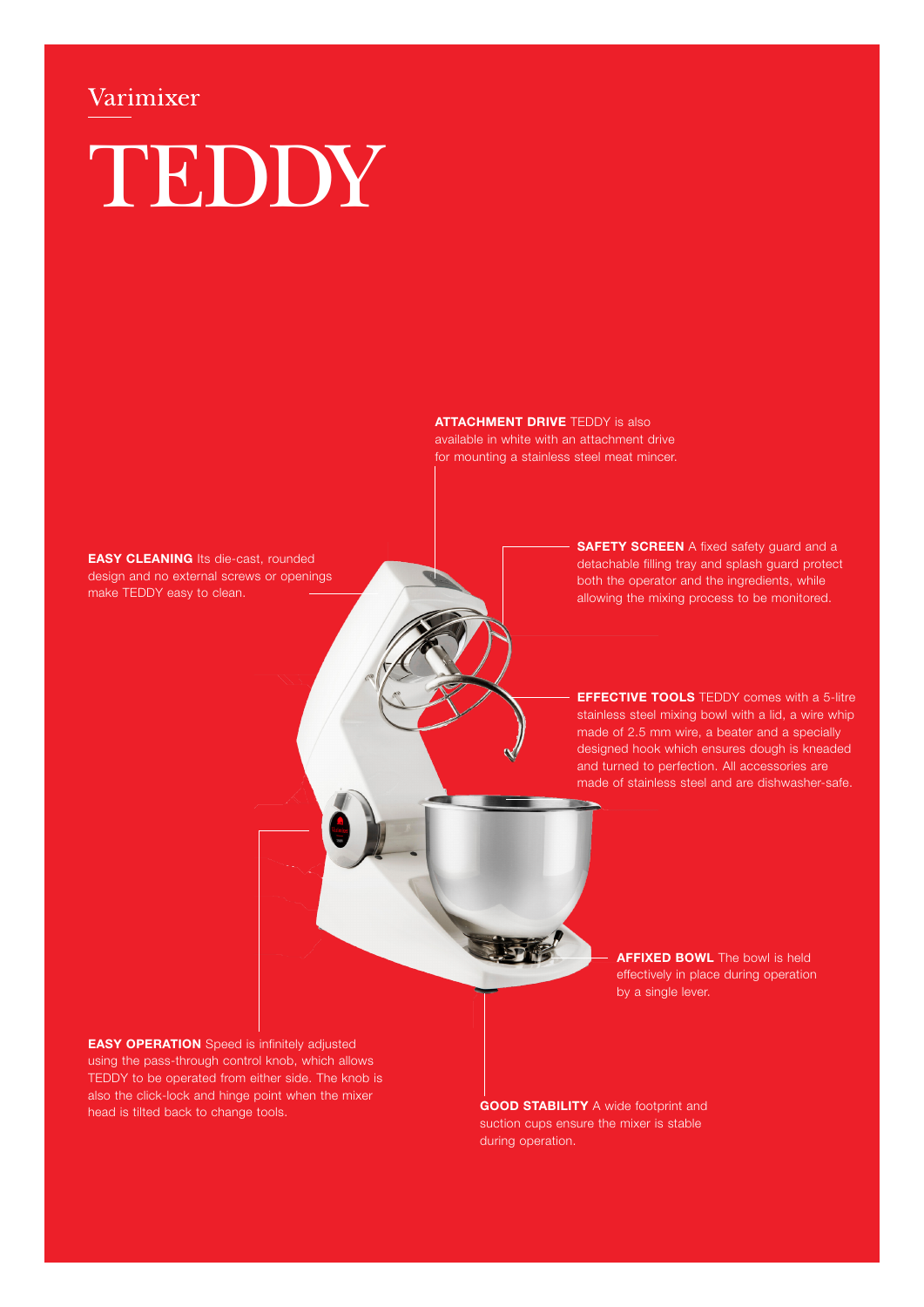# VARIMIXER TEDDY 5L COLOR OPTIONS









Silver grey

OPTION – ATTACHMENT DRIVE



Pure white - with attachment drive

# TOOLS INCLUDED





Meat mincer, stainless steel,

62 mm



Whip, stainless steel **Hook**, stainless steel **Beater**, stainless steel



Bowl, stainless steel and lid Splash guard Filling chute